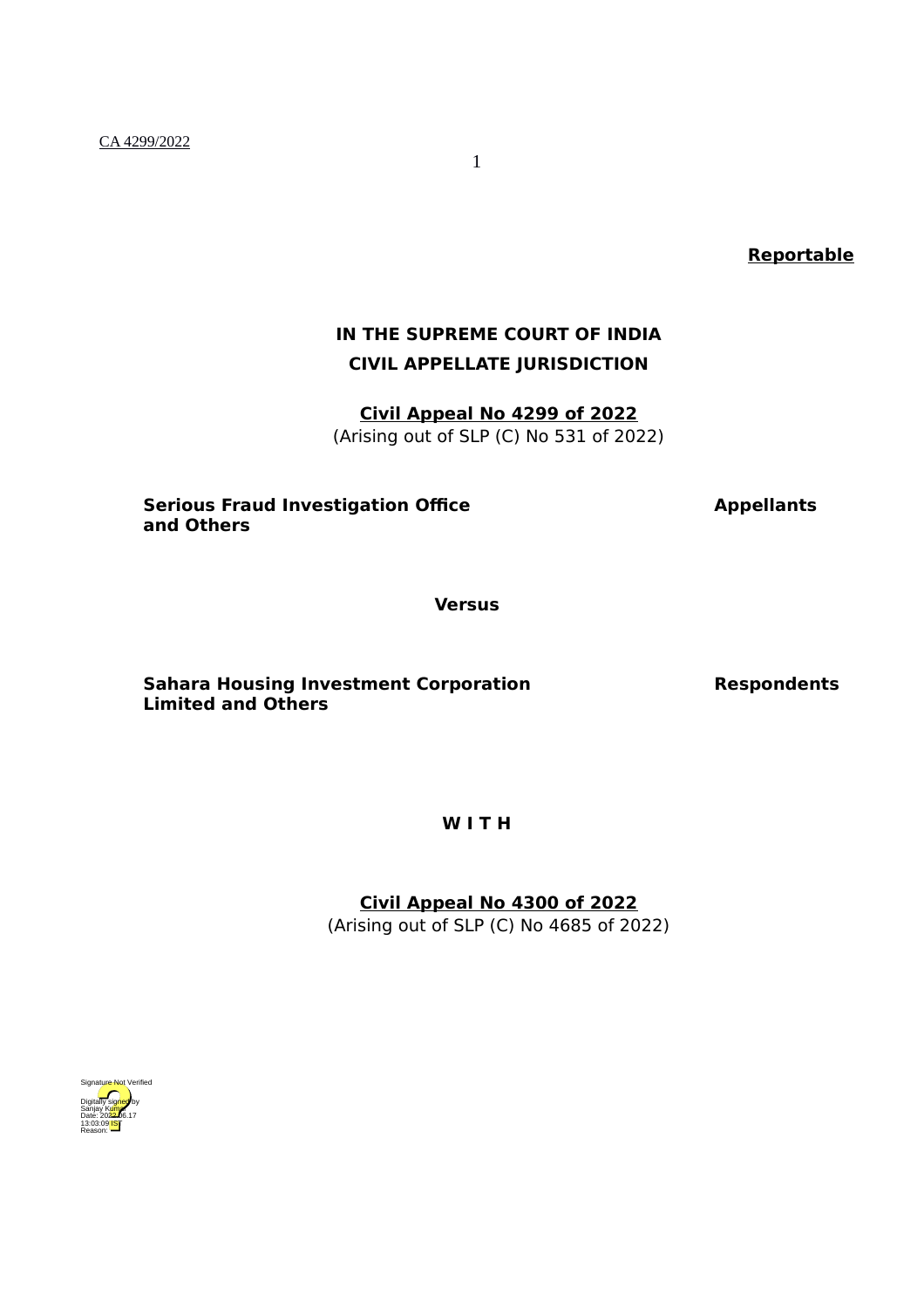## **Dr Dhananjaya Y Chandrachud, J**

- 1 Leave granted.
- 2 These appeals arise from the orders dated 13 December 2021 and 5 January 2022 of the Division Bench of the High Court of Delhi. The High Court is seized of a batch of writ petitions under Article 226 of the Constitution challenging the legality of the orders dated 31 October 2018 and 27 October 2020 of the Union Ministry of Corporate Affairs, authorizing an investigation under the provisions of Section 212 and Section 219 of the Companies Act, 2013 in respect of several corporate entities in the Sahara group. By its interim orders, the High Court stayed the operation, implementation and execution of the above orders. The High Court has also stayed all subsequent action and proceedings initiated in pursuance of those orders "including coercive proceedings and look-out notices" qua the petitioners and their directors, promoters, officers, employees or any other person concerning them.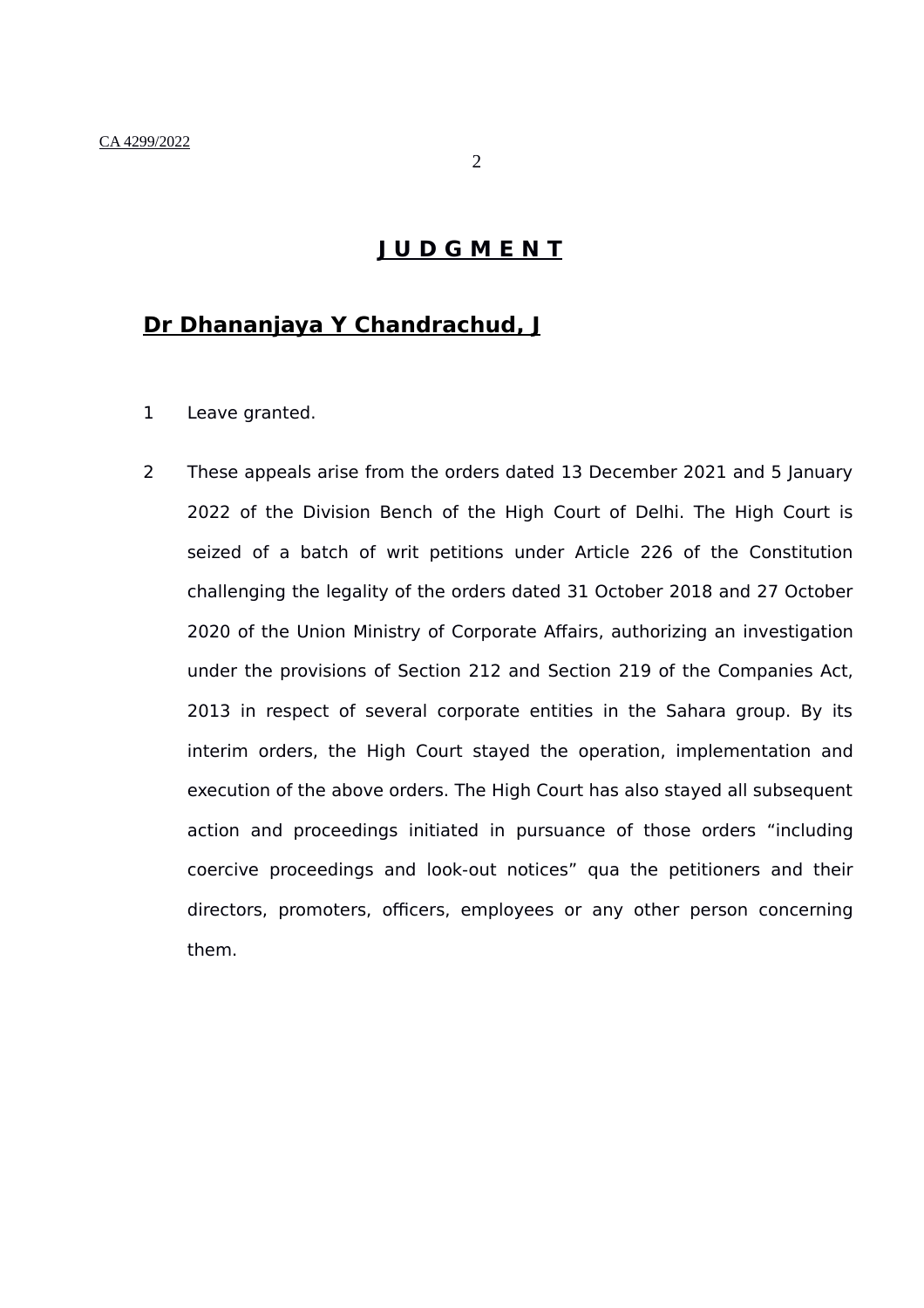- 3 On 31 October 2018, the Government of India in the Ministry of Corporate Affairs, in exercise of its jurisdiction under clauses (a) and (c) of Section 212(1) of the Companies Act 2013 formed an opinion, on the basis of a report dated 14 August 2018 submitted to it by the Registrar of Companies, Mumbai under Section 208, that an investigation was required to be conducted into the affairs of:
	- (i) Sahara Q Shop Unique Products Range Limited;
	- (ii) Sahara Q Gold Mart Limited; and
	- (iii) Sahara Housing Investment Corporation Limited.
- 4 On 10 January 2019, the Ministry of Corporate Affairs addressed a communication to the Director of the Serious Fraud Investigation Office<sup>[1](#page-2-0)</sup> seeking an approval for extending the time for the conclusion of the investigation. On 27 October 2020, a communication was addressed by the SFIO to the Ministry of Corporate Affairs seeking permission under Section 219 to investigate the affairs of six other companies, namely:
	- "(i) Aamby Valley Limited;
	- (ii) Qing Ambay City Developers Corporation Ltd.;
	- (iii) Sahara India Commercial Corporation Limited;
	- (iv) Sahara Prime City Ltd;
- <span id="page-2-0"></span>1 "SFIO"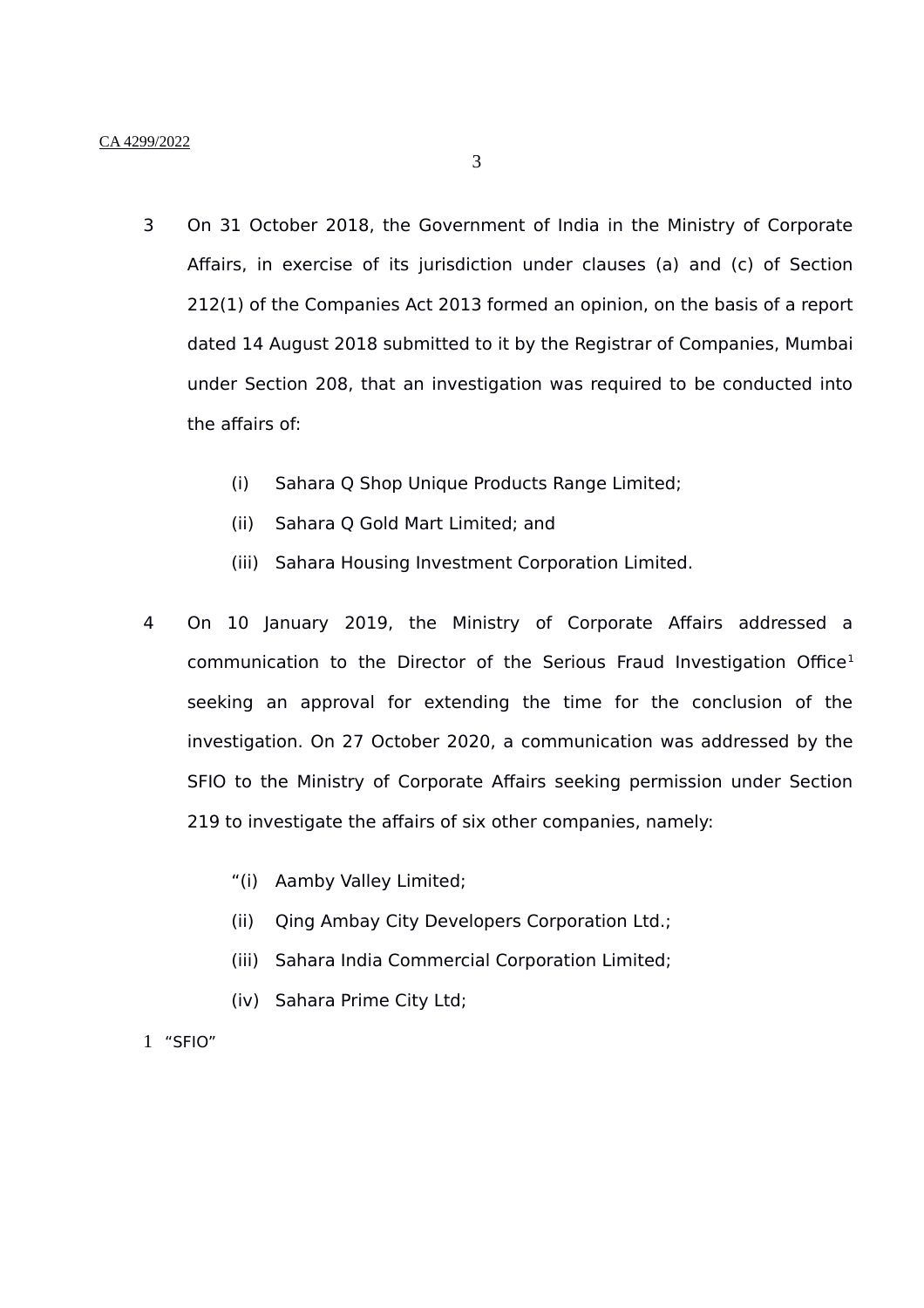- (v) Sahara India Financial Corporation Limited; and
- (vi) Sahara India Real Estate Corporation Limited"
- 5 A challenge has been set up before the Delhi High Court to impugn the legality of the above orders dated 31 October 2018 and 27 October 2020.
- 6 The Division Bench of the High Court, while staying the operation of the above orders and all consequential steps pursuant to them, has recorded three reasons for coming to the conclusion that the investigation was *prima* facie required to be stayed:
	- (i) Section 212(3) of the Companies Act, 2013 empowers the Central Government to direct that an investigation be conducted into the affairs of a company within a stipulated period and, in the present case, the period of three months which was stipulated in the order dated 31 October 2018 had expired;
	- (ii) The order dated 27 October, 2020 which authorizes an investigation into the affairs of six other companies *prima facie* appears to be contrary to the provisions of Section 219 since the six companies are neither subsidiaries nor holding companies of the three companies which were ordered to be investigated earlier nor have they been managed by the Managing Director of the earlier three companies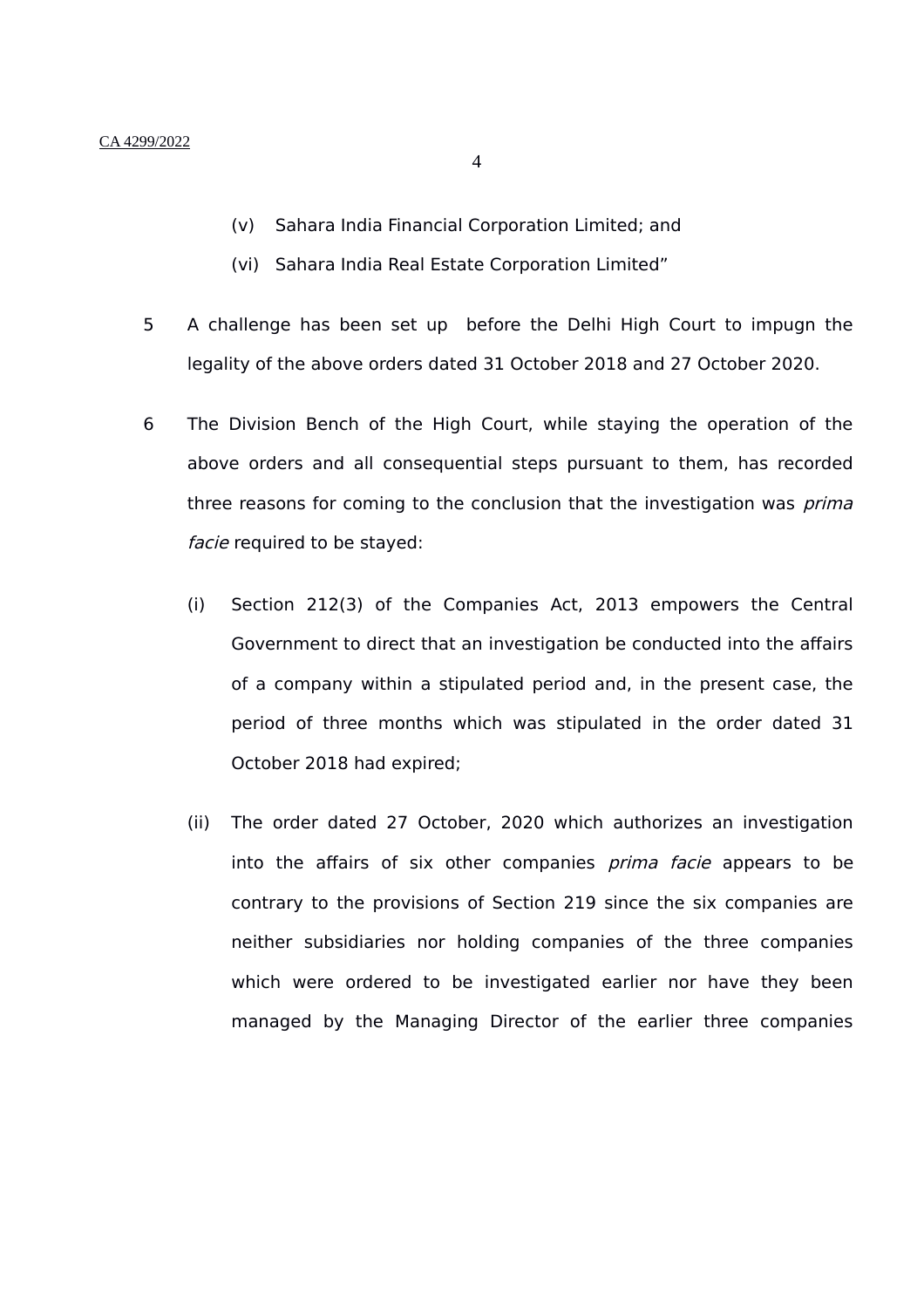under investigation; and

- (iii) The orders dated 31 October 2018 and 27 October 2020 do not furnish the reasons or circumstances which compelled the Central Government to form an opinion while ordering the investigation.
- 7 The Union Government is in appeal.
- 8 Mr Tushar Mehta, Solicitor General submitted that each of the three reasons which have weighed with the High Court in staying the investigation at the interlocutory stage is contrary to the express provisions of the statute or, as the case may be, the material which has emerged on the record on the basis of which the orders dated 31 October 2018 and 27 October 2020 were issued. In this context, it is submitted that:
	- (i) Section 212(3) of the Companies Act 2013 has expressly been held to be directory in nature by a judgment of this Court in **Serious Fraud Investigation Office vs. Rahul Mod[i](#page-4-0) 2** ;
	- (ii) While staying the investigation directed to be carried out in the order dated 27 October 2020, the Division Bench of the High Court has noted that the six companies are neither subsidiaries nor holding companies of the earlier three companies governed by the order dated 31 October

<span id="page-4-0"></span><sup>2</sup> (2019) 5 SCC 256 ("**SFIO vs. Rahul Modi**")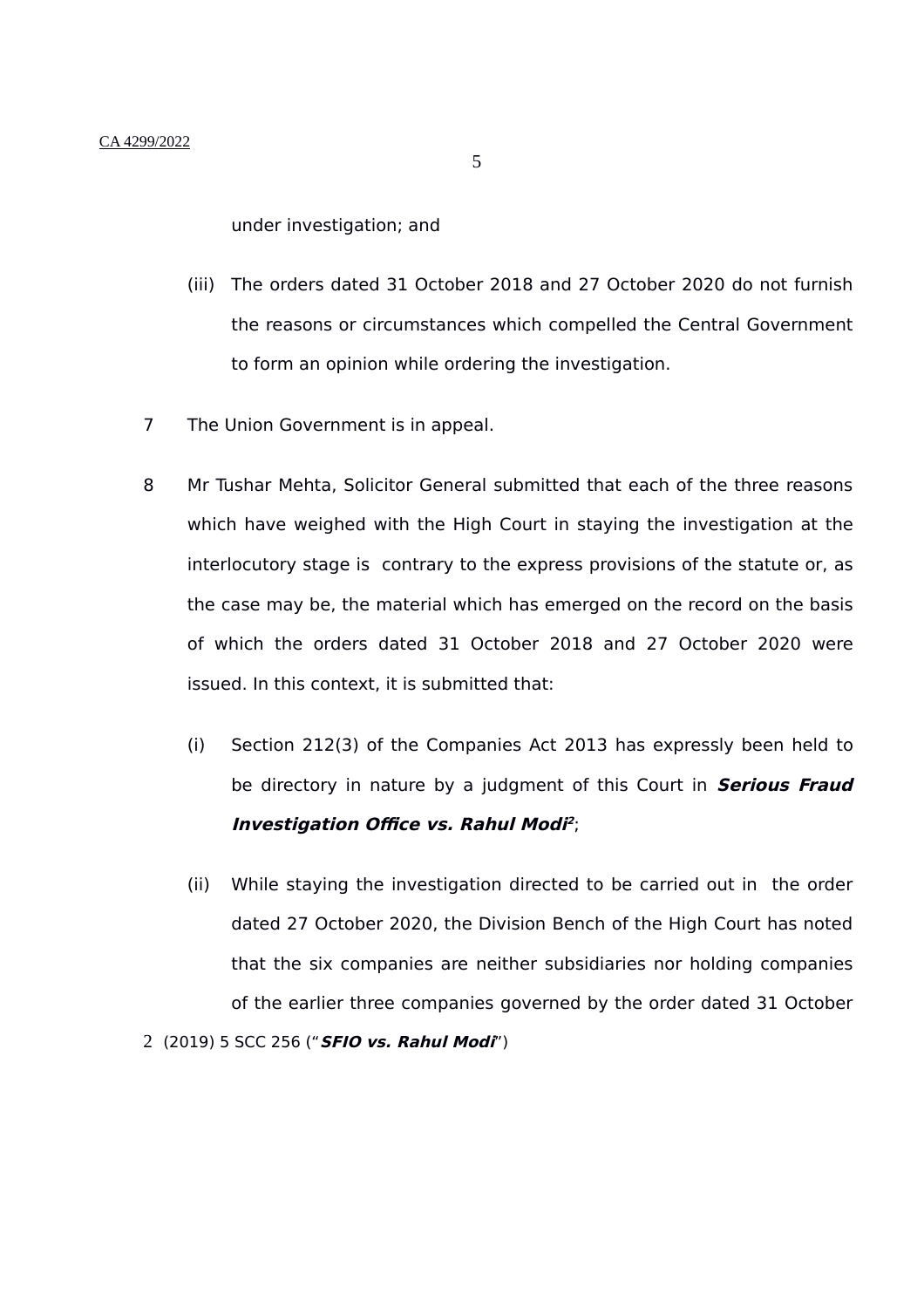2018 nor were they managed by the same Managing Director. In coming to this conclusion, the High Court has relied on the provisions of clauses (a) and (b) of Section 219 ignoring the provisions of clause (c) which have specifically been invoked in the order dated 27 October 2020; and

- (iii) The Union Government while issuing both the orders was acting within its jurisdiction and it would be an improper construction of the statute to postulate that while ordering an investigation, detailed reasons have to be spelt out. On the contrary, it was submitted that the very purpose of an investigation is to enquire into the affairs of the company and the entirety of the material will emerge only in the course of the investigation.
- 9 In response to the above submissions, Mr Kapil Sibal, senior counsel has fairly accepted the position that the provisions of Section 212(3) have been held to be directory in the judgment of this Court in **SFIO vs. Rahul Modi** (supra). However, it has been submitted that there are several substantive issues which would arise at the hearing of the writ petitions under Article 226 of the Constitution before the High Court. Mr Sibal has urged that either the petitions may be directed to be heard expeditiously by the High Court or they may be transferred for hearing before this Court. The issues which have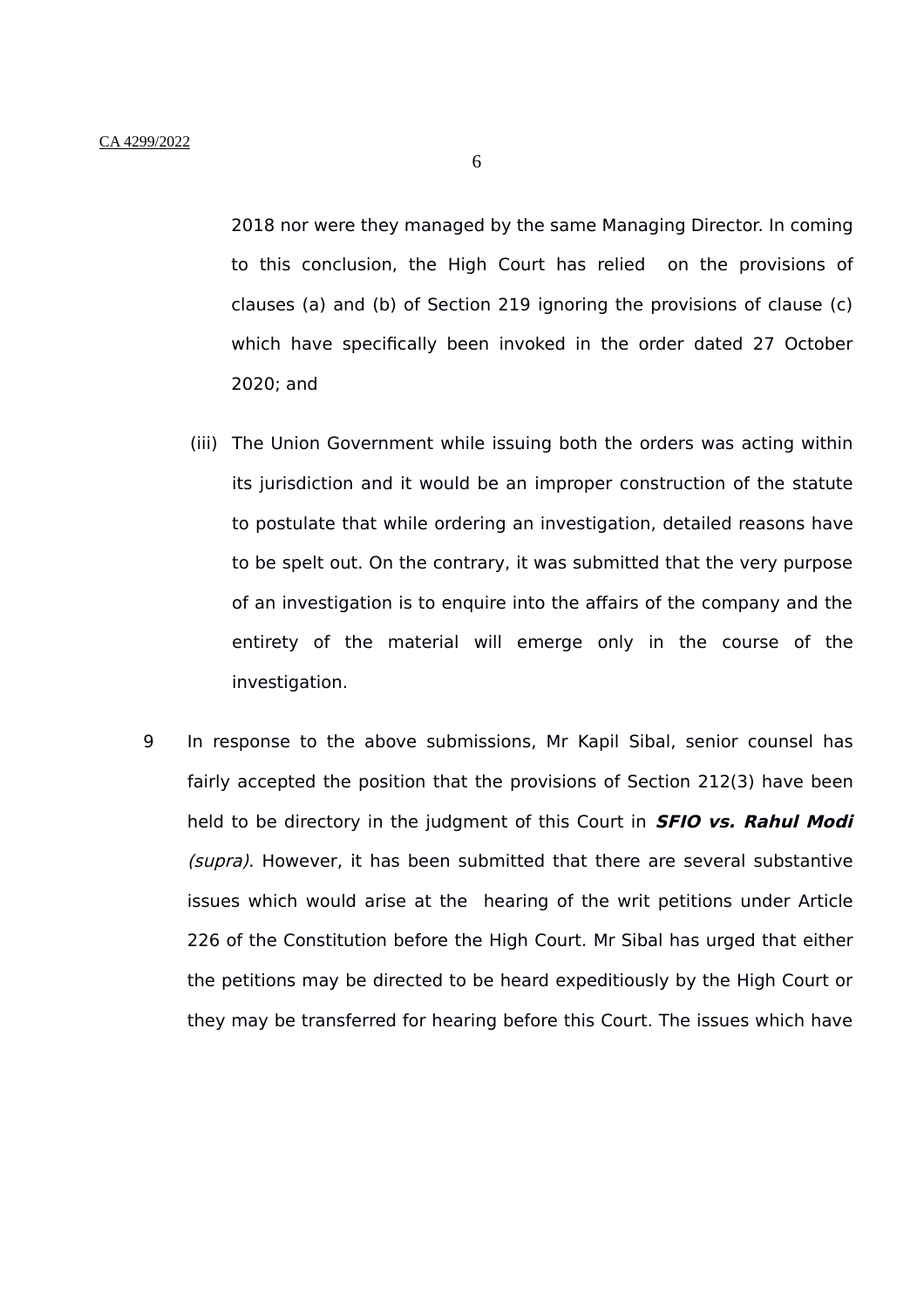7

been highlighted by the senior counsel include the following:

- (i) The Sahara Housing Investment Corporation Limited has deposited an amount of Rs 24,000 crores with SEBI in pursuance of a judgment delivered by this Court in 2012;
- (ii) The provisions of Section 212 and Section 219 are embodied in the Companies Act 2013 whereas the transactions in the present cases relate to the period 2010-2011 and the applicability of the Act to such transactions would merit consideration;
- (iii) Though extension orders were passed from time to time, it would appear that the extension was granted by the Central Government only in regard to the affairs of Sahara Q Shop Unique Products Range Limited; and
- (iv) There is absolutely no material, within the meaning of Section 219(c) to indicate that the bodies corporate against whom an investigation has been ordered on 27 October 2020 comprise of a Board of Directors drawn from nominees of the company or which is accustomed to act in accordance with the directions or instructions of the company or any of its directors within the meaning of Section 219(c).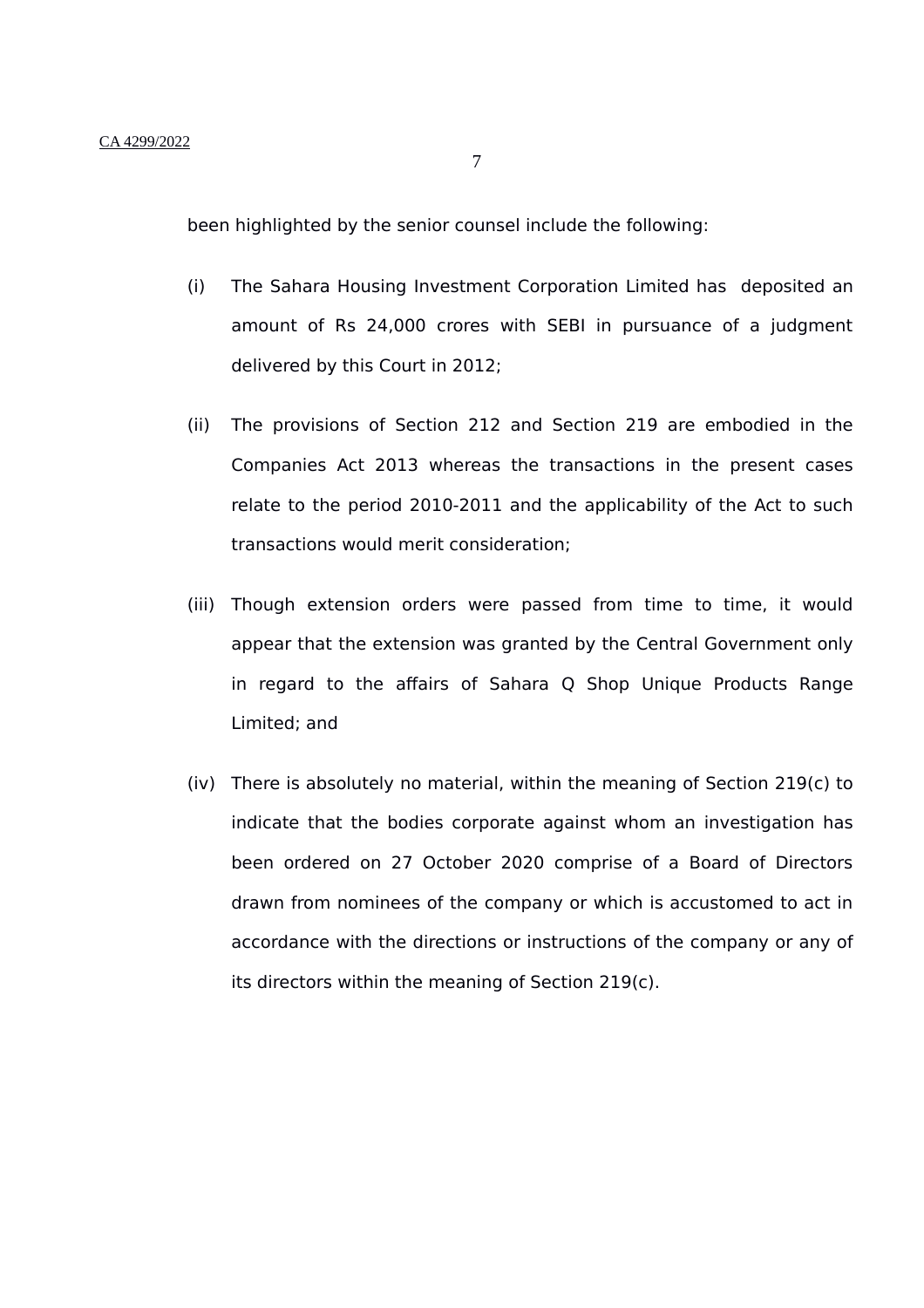- 10 While we have set out the broad line of submissions which have been urged on behalf of the contesting parties, we would make it clear at the outset that it is not appropriate or proper for this Court to render a final adjudication on the merits of the submissions since the writ petitions before the High Court are pending consideration.
- 11 The narrow issue before this Court at the present stage is whether the High Court was justified in passing an interim direction staying the operation of the two orders dated 31 October 2018 and 27 October 2020 and interdicting all subsequent actions including the issuance of look-out circulars. The High Court does have the power to pass wide-ranging directions in the exercise of its extraordinary jurisdiction. The issue is whether in the facts of the present case, the High Court was justified in issuing such extra-ordinary directions, particularly at the interlocutory stage..
- 12 The first reason which has weighed with the High Court in regard to the construction of Section 212(3) is  $ex$  facie contrary to the law, as has been laid down by a two judge Bench of this Court in **SFIO vs Rahul Modi** (supra). While elaborating upon the provisions of Section 212(3), this Court has held that the statute does not contain any specific prescription of time and the reference to the completion of the investigation within a stipulated period is directory and not mandatory. Paragraphs 31 and 34 of the decision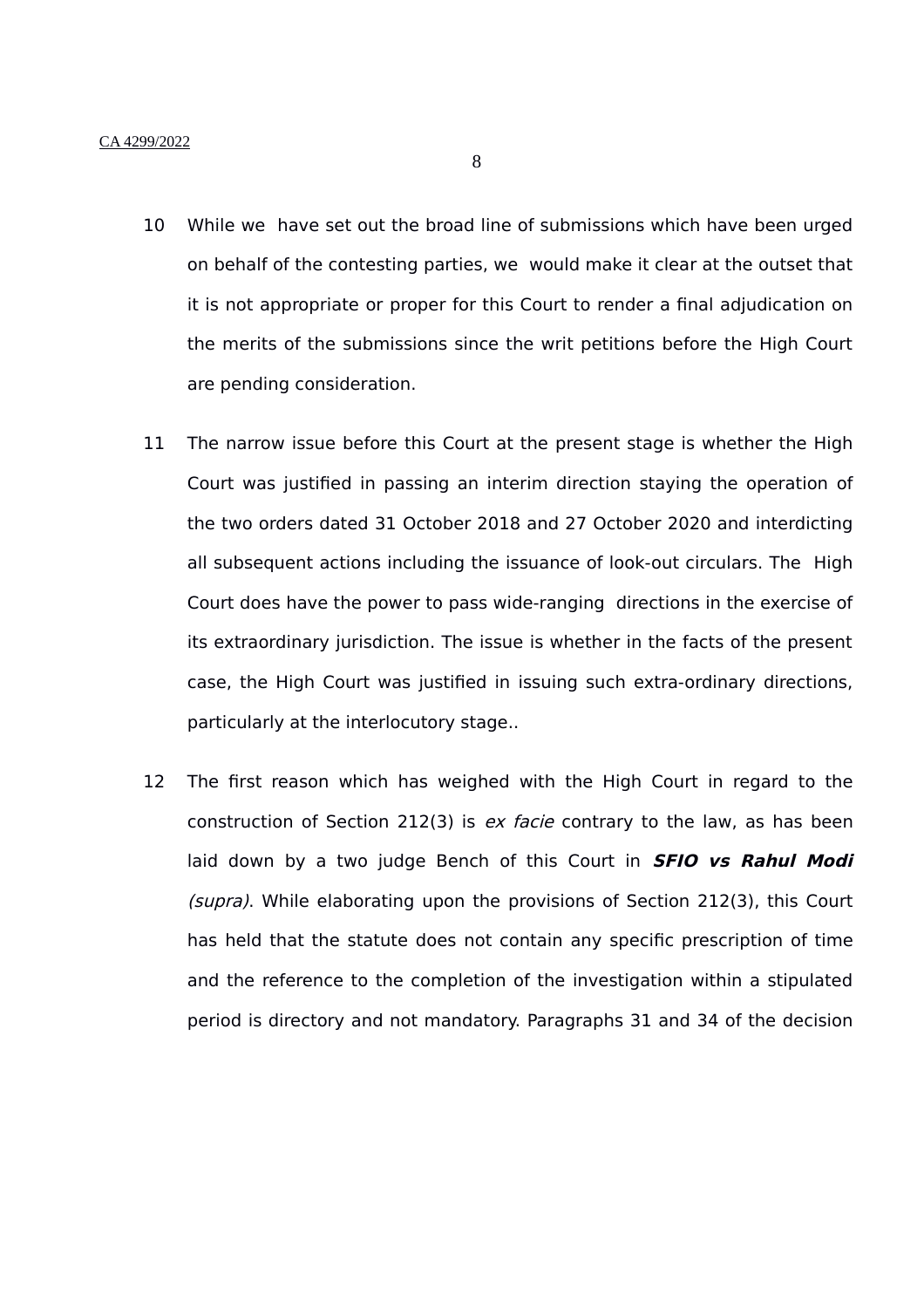are extracted below for convenience of reference:

"31. Section 212(3) of the 2013 Act by itself does not lay down any fixed period within which the report has to be submitted. Even under sub-section (12) which is regarding "investigation report", again there is no stipulation of any period. In fact such a report under sub-section (12) is to be submitted "on completion of the investigation". There is no stipulation of any fixed period for completion of investigation which is consistent with normal principles under the general law. For instance, there is no fixed period within which the investigation under the Criminal Procedure Code must be completed. If the investigation proceeds for a longer period, under Section 167 of the Code, certain rights may flow in favour of the accused. But it is certainly not the idea that in case the investigation is not over within any fixed period, the authority to investigate would come to an end.

34. It is well settled that while laying down a particular procedure if no negative or adverse consequences are contemplated for non-adherence to such procedure, the relevant provision is normally not taken to be mandatory and is considered to be purely directory. Furthermore, the provision has to be seen in the context in which it occurs in the statute. There are three basic features which are present in this matter:

1. Absolute transfer of investigation in terms of Section 212(2) of the 2013 Act in favour of SFIO and upon such transfer all documents and records are required to be transferred to SFIO by every other investigating agency.

2. For completion of investigation, sub-section (12) of Section 212 does not contemplate any period.

3. Under sub-section (11) of Section 212 there could be interim reports as and when directed.

In the face of these three salient features it cannot be said that the prescription of period within which a report is to be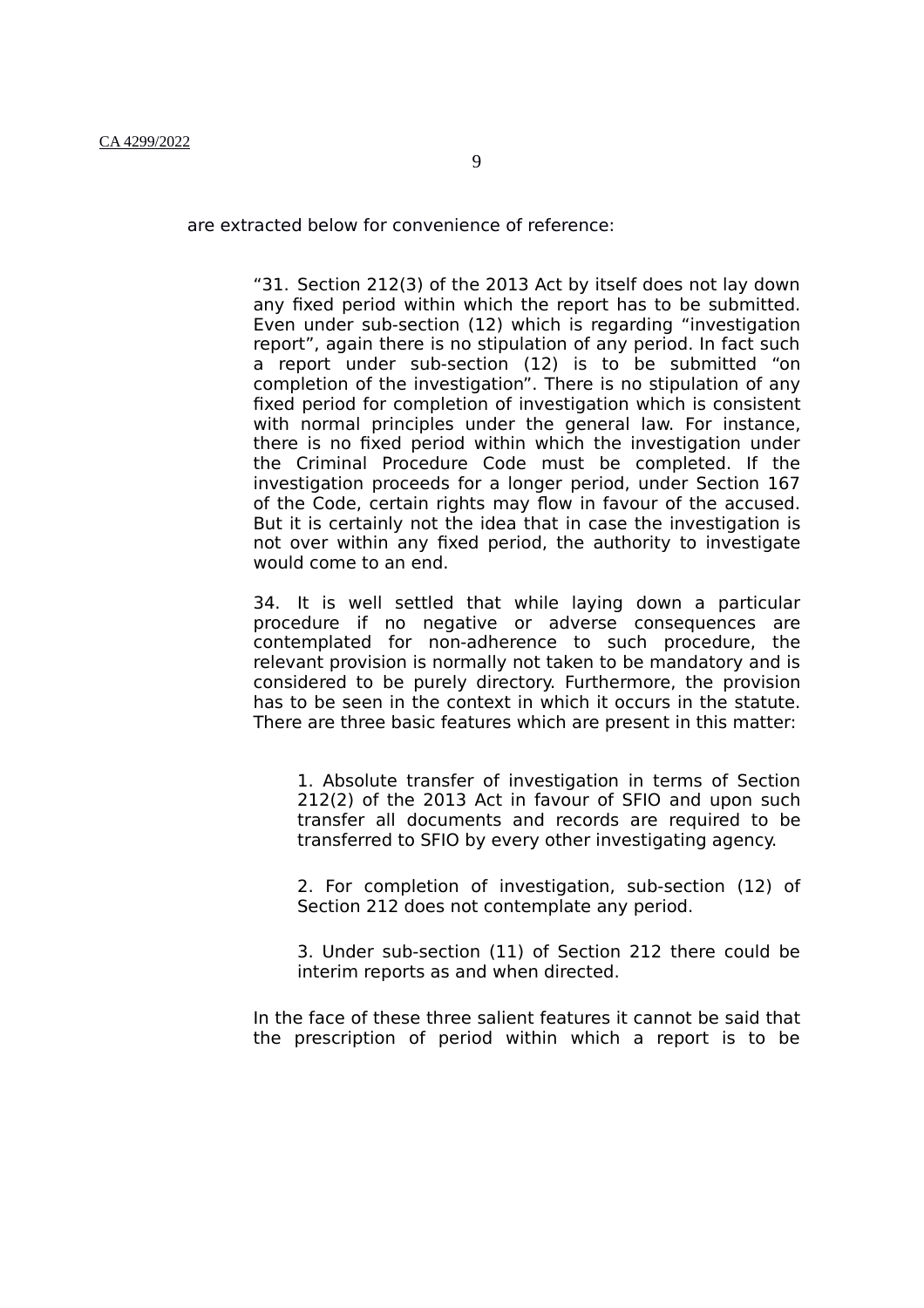submitted by SFIO under sub-section (3) of Section 212 is for completion of period of investigation and on the expiry of that period the mandate in favour of SFIO must come to an end. If it was to come to an end, the legislation would have contemplated certain results including retransfer of investigation back to the original investigating agencies which were directed to transfer the entire record under sub-section

(2) of Section 212. In the absence of any clear stipulation, in our view, an interpretation that with the expiry of the period, the mandate in favour of SFIO must come to an end, will cause great violence to the scheme of legislation. If such interpretation is accepted, with the transfer of investigation in terms of sub-section (2) of Section 212 the original investigating agencies would be denuded of the power to investigate and with the expiry of mandate SFIO would also be powerless which would lead to an incongruous situation that serious frauds would remain beyond investigation. That could never have been the idea. The only construction which is possible, therefore, is that the prescription of period within which a report has to be submitted to the Central Government under sub-section (3) of Section 212 is purely directory. Even after the expiry of such stipulated period, the mandate in favour of SFIO and the assignment of investigation under subsection (1) would not come to an end. The only logical end as contemplated is after completion of investigation when a final report or "investigation report" is submitted in terms of subsection (12) of Section 212. It cannot, therefore, be said that in the instant case the mandate came to an end on 19-9-2018 and the arrest effected on 10-12-2018 under the orders passed by the Director, SFIO was in any way illegal or unauthorised by law. In any case, extension was granted in the present case by the Central Government on 14-12-2018. But that is completely beside the point since the original arrest itself was not in any way illegal. In our considered view, the High Court completely erred in proceeding on that premise and in passing the order under appeal."

13 The second reason which *prima facie* weighed with the High Court was that the six companies in respect of which an investigation has been ordered on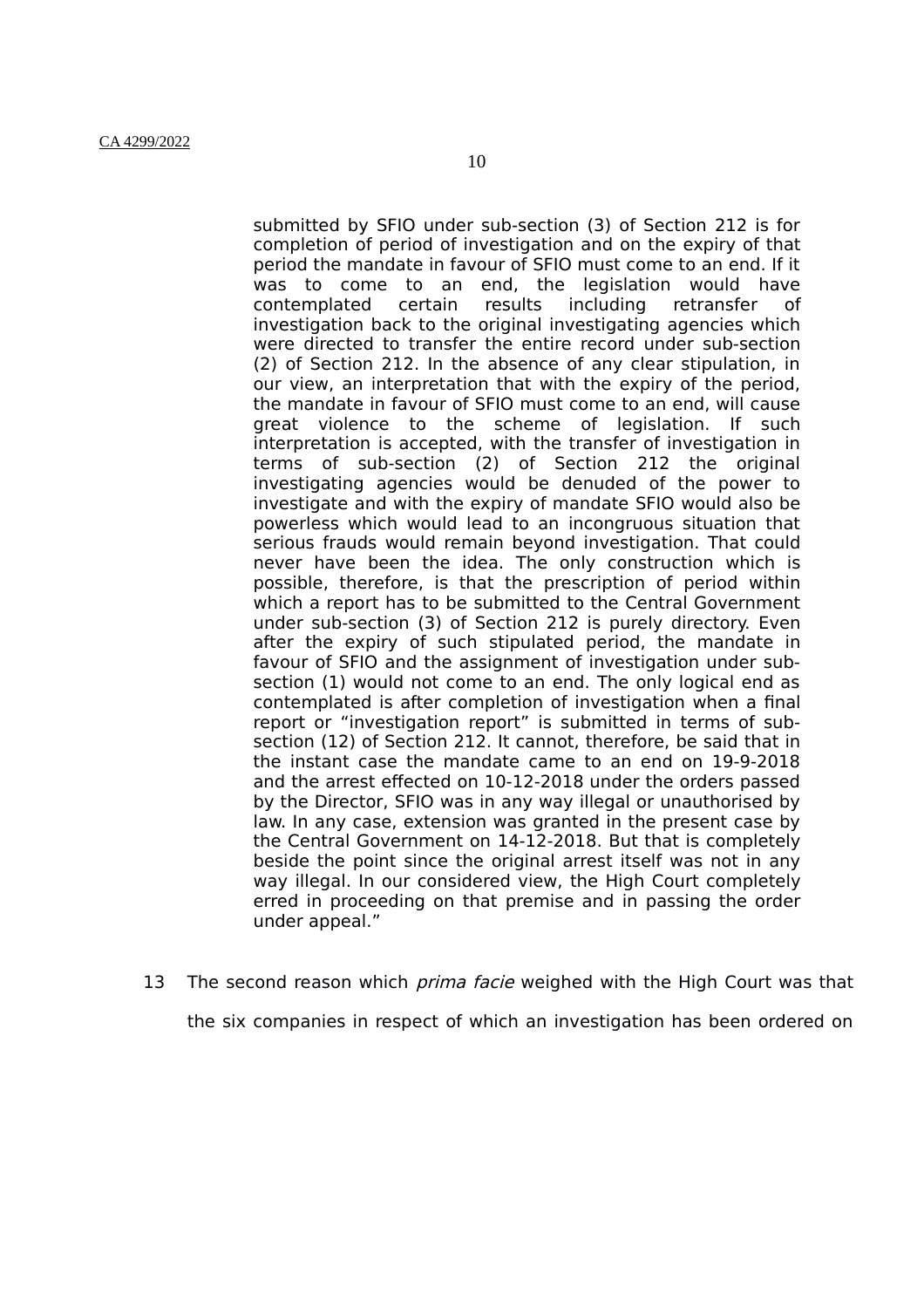27 October 2020 are neither subsidiary nor holding companies of the three companies which were covered by the order dated 31 October 2018 nor is there a commonality of Managing Directors. These observations are evidently made in the context of clauses (a) and (b) of Section 219. Section 219 reads as follows:

> "**Power of inspector to conduct investigation into affairs of related companies, etc.**—If an inspector appointed under Section 210 or Section 212 or Section 213 to investigate into the affairs of a company considers it necessary for the purposes of the investigation, to investigate also the affairs of—

- $(a)$  any other body corporate which is, or has at any relevant time been the company's subsidiary company or holding company, or a subsidiary company of its holding company;
- $(b)$  any other body corporate which is, or has at any relevant time been managed by any person as managing director or as manager, who is, or was, at the relevant time, the managing director or the manager of the company;
- (c) any other body corporate whose Board of Directors comprises nominees of the company or is accustomed to act in accordance with the directions or instructions of the company or any of its directors; or
- $(d)$  any person who is or has at any relevant time been the company's managing director or manager or employee,

he shall, subject to the prior approval of the Central Government, investigate into and report on the affairs of the other body corporate or of the managing director or manager, insofar as he considers that the results of his investigation are relevant to the investigation of the affairs of the company for which he is appointed."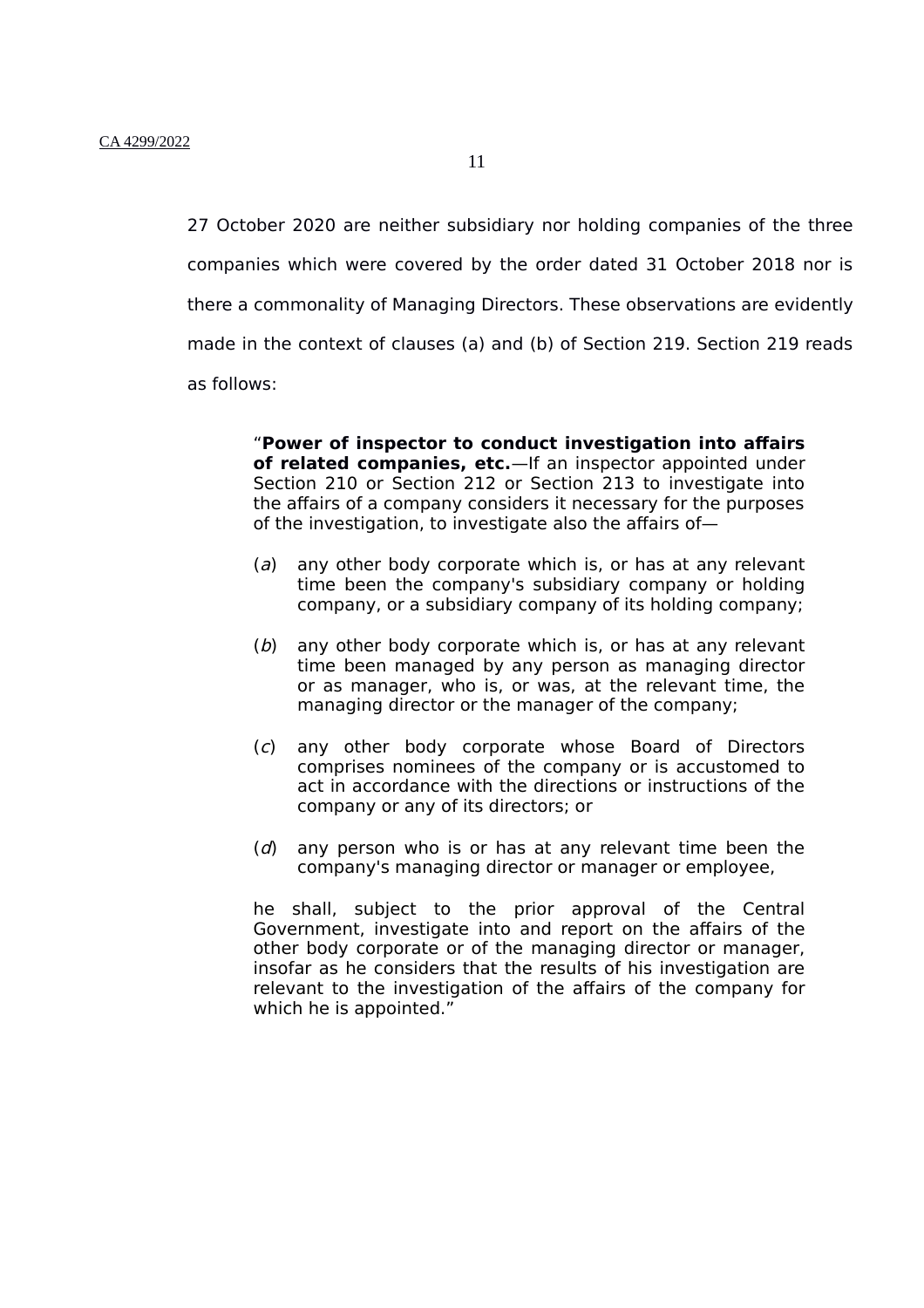14 The order of the Union Government dated 27 October 2020 contains factual averments which relate to the invocation of the jurisdiction clause (c) of Section 219. Clause (c) of Section 219 allows an investigation into the affairs of any other body corporate whose Board of Directors comprises nominees of a company or is accustomed to act in accordance with the directions or instructions of the company or any of its directors. The order dated 27 October 2020 contains a specific invocation of the above provision, when it states thus:

> "AND whereas SFIO vide letter dated 24<sup>th</sup> Sept. 2020 sought permission under section 219 of the Companies Act, 2013 for investigation into the affairs of the following six companies that intertwined the activities of the companies under investigation:

 $[...]$ 

Now, therefore, in exercise of powers conferred under Section 219 read with section 212 (1) (c) of the Act, the Central Government has formed an opinion that the affairs of the above referred companies/ entities needs to be investigated.."

Hence, the finding of the High Court on the above ground to stay the investigation at the interlocutory stage was not warranted.

15 This Court in **Neeharika Infrastructure Pvt. Ltd. vsState of Maharashtra and Others [3](#page-11-0)** cautioned the High Courts against passing blanket interim orders directing no coercive steps to be taken by the

<span id="page-11-0"></span>3 2021 SCC OnLine SC 315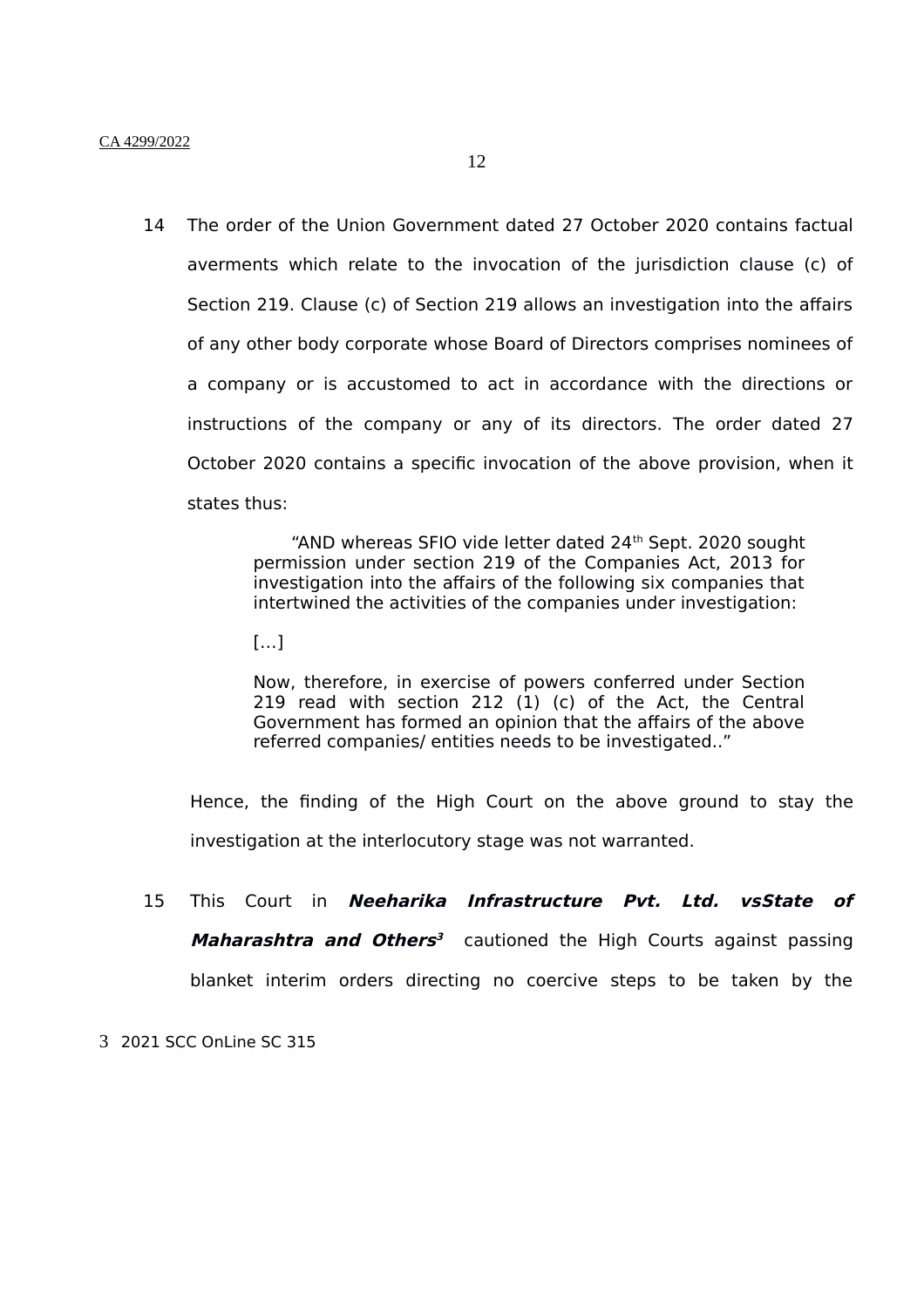investigating authorities as that might hamper the investigation at an early stage. Having due regard to the material which has been placed on record, it cannot be said that the Union Government had not indicated reasons for the exercise of its jurisdiction under Section 212 and Section 219. At this stage, the Union Government was only ordering an investigation and it would be inappropriate to place a burden of recording elaborate reasons when the purpose of the investigation is to ensure that a full enquiry into the affairs of the companies is carried out. The third reason which weighed with the High Court is hence specious.

- 16 For the above reasons, we are of the view that the High Court was not justified in staying the investigation and in passing the consequential directions which have been passed in the impugned orders at the interlocutory stage.
- 17 We accordingly allow the appeals and set aside the impugned orders of the High Court dated 13 December 2021 and 5 January 2022.
- 18 However, since the writ petitions before the High Court are pending, we clarify that the reasons contained in the present judgment are confined to the issue as to whether an interim injunction was warranted and shall not affect the merits of the writ petitions which are pending before the High Court for consideration.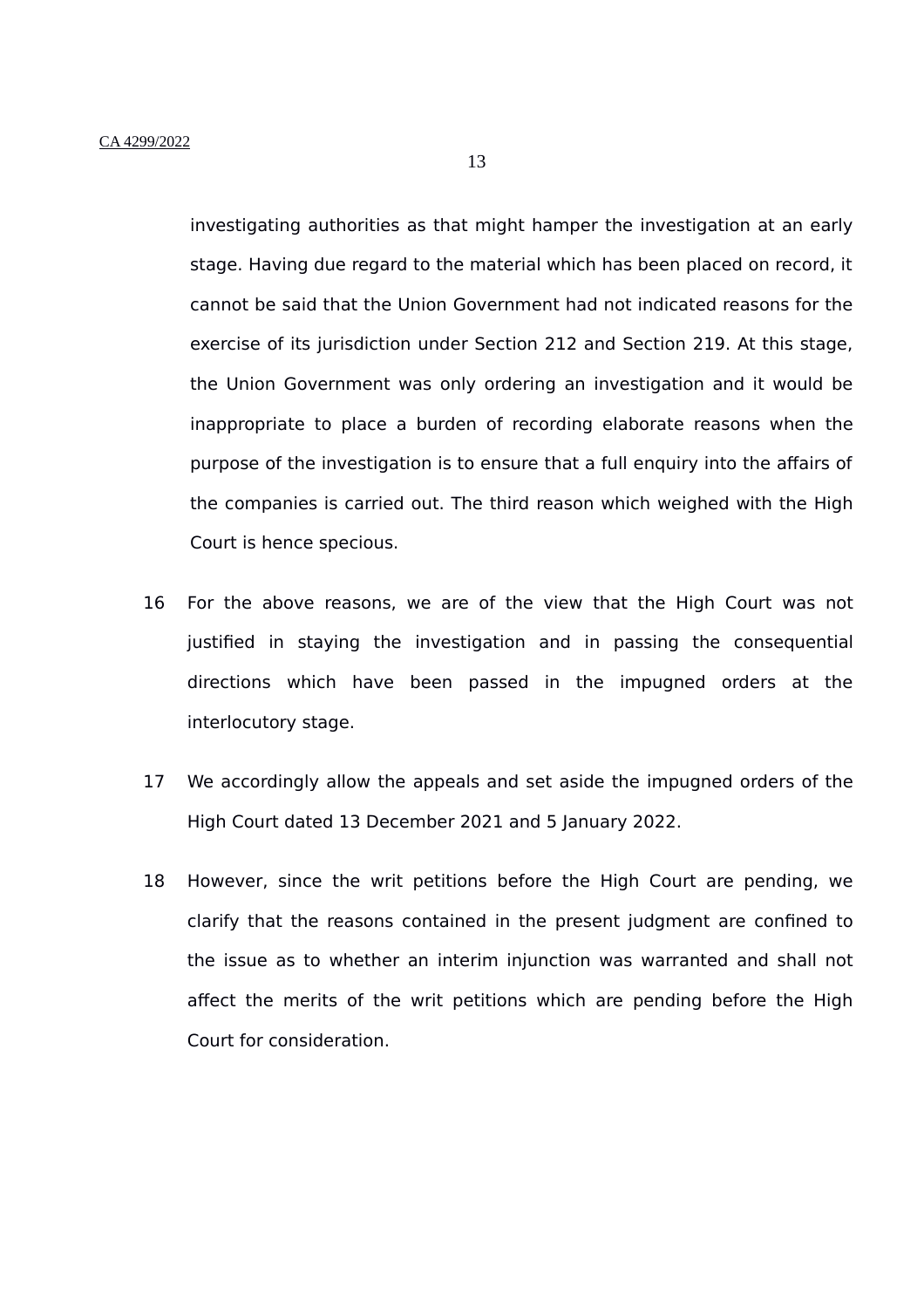- 19 We request the High Court to take up the writ petitions for disposal expeditiously and to endeavour a disposal preferably within a period of two months after the reopening of the High Court upon the conclusion of the ensuing summer vacation.
- 20 Pending applications, if any, stand disposed of.

**.....…...….......……………..…........J. [Dr Dhananjaya Y Chandrachud]**

**..…....…........……………….…........J. [Bela M Trivedi]**

New Delhi; May 26, 2022 **CKB**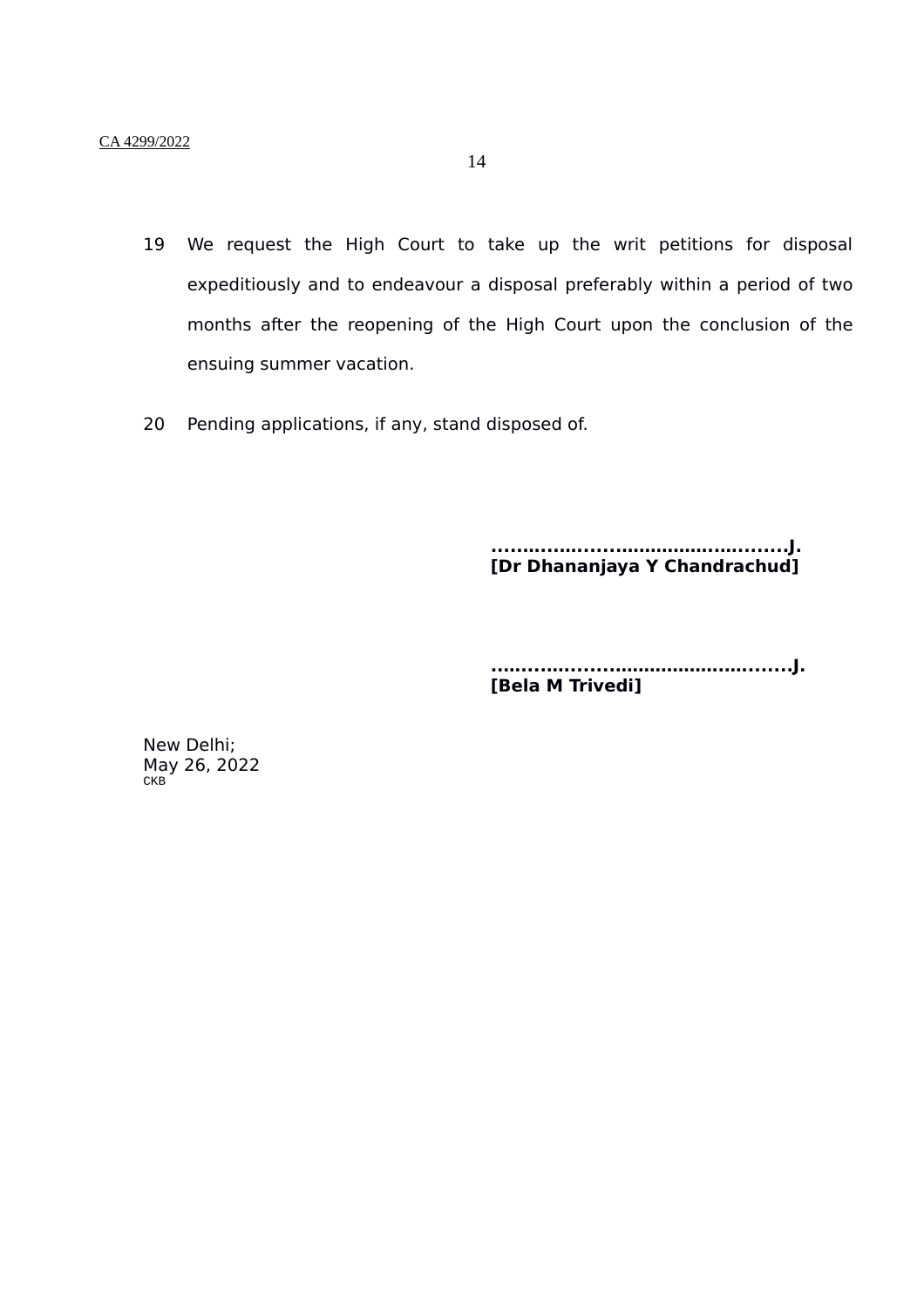## **S U P R E M E C O U R T O F I N D I A RECORD OF PROCEEDINGS**

**Petition(s) for Special Leave to Appeal (C) No.531/2022**

**(Arising out of impugned final judgment and order dated 13-12-2021 in WPC No.13984/2021 passed by the High Court of Delhi at New Delhi)**

SERIOUS FRAUD INVESTIGATION OFFICE & ORS. Appellant(s)

**VERSUS**

SAHARA HOUSING INVESTMENT CORPORATION **RESPONDENT** (S) **LIMITED & ORS.**

**(With I.R. and IA No.5784/2022-EXEMPTION FROM FILING C/C OF THE IMPUGNED JUDGMENT and IA No.5784/2022 - EXEMPTION FROM FILING C/C OF THE IMPUGNED JUDGMENT)**

**WITH S.L.P.(C) No.4685/2022 (XIV) (WITH IA No.38147/2022 - EXEMPTION FROM FILING C/C OF THE IMPUGNED JUDGMENT)**

**Date : 26-05-2022 These matters were called on for hearing today.**

**CORAM :** 

**HON'BLE DR. JUSTICE D.Y. CHANDRACHUD HON'BLE MS. JUSTICE BELA M. TRIVEDI**

| For Appellant(s) |  | Mr. Tushar Mehta, SG   |  |
|------------------|--|------------------------|--|
|                  |  | Mr. K.M. Nataraj, ASG  |  |
|                  |  | Mr. Kanu Aqarwal, Adv. |  |